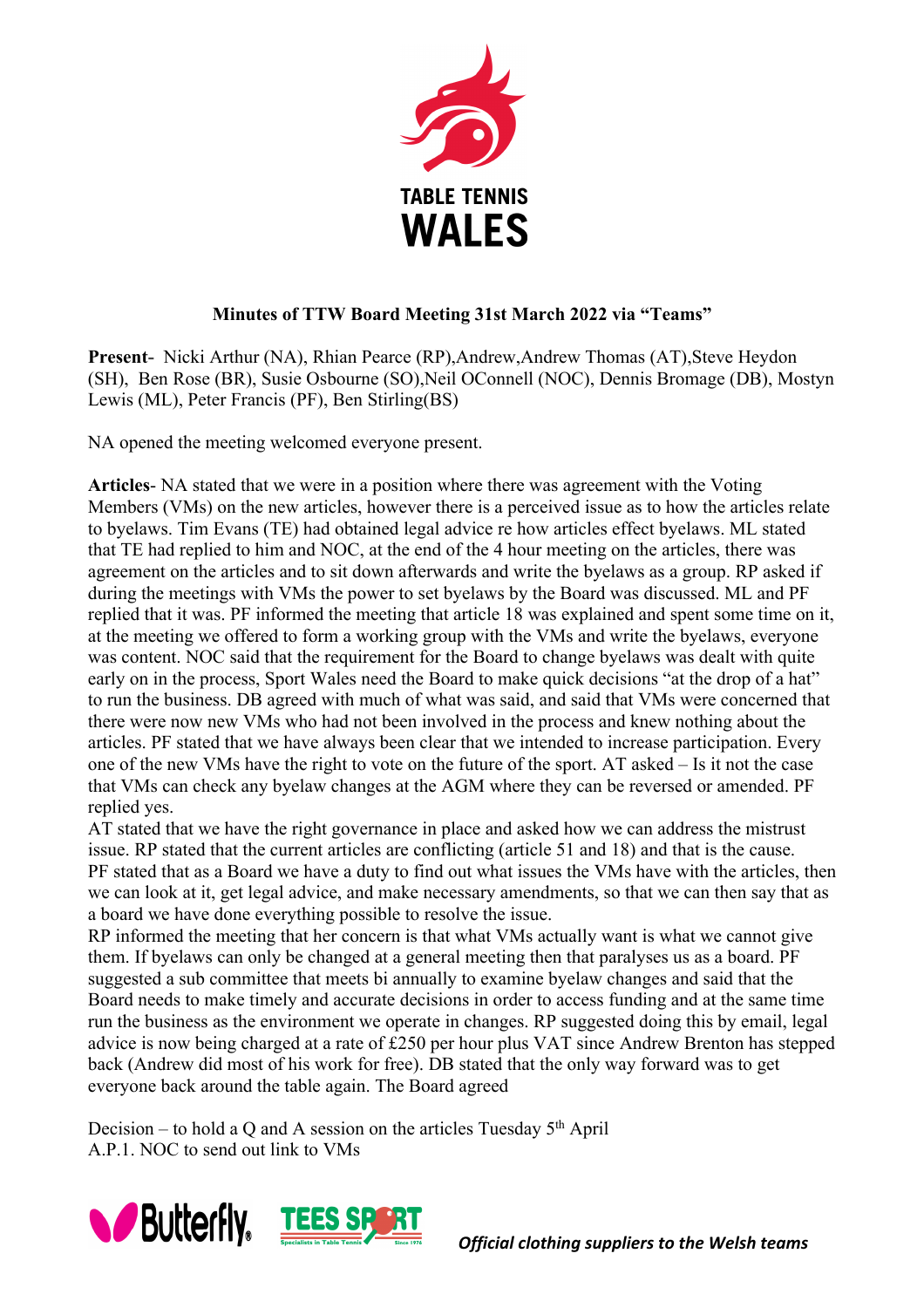## Table Tennis Association of Wales Ltd Cymdeithas Tenis Bwrdd Cymru Cyf

NOC informed the meeting that a quorum of 10 VMs was necessary for the EGM, and RP stated that 75% of all VMs (not just those at the EGM) was required to adopt the new articles.

**Byelaws** – NA stated that the Board would meet with VMs an write the byelaws following the EGM, PF agreed, all 20 VMs to attend.

**Club/League Engagement** – NA stated that she had been contacted by a new VM who suggested that the Board should communicate directly to individual members.

The Board decided to take this course of action and communicate directly with members re the EGM.

A.P.2 NA and RP to email members directly an update on the EGM/articles

**Directors Tenure/Skills Audit-** NA informed the meeting that several directors tenure was coming to an end and a skills audit could be a way of informing the skills remaining on the Board and any gaps. NOC stated that directors tenure runs from the AGMs

A.P.3 – NOC to circulate directors tenure document

AT stated that recruiting independent directors may be a challenge and NA added that also a more diverse board is desirable

The Board discussed who would be stepping down at the next AGM

**Financial Risk** – AT/RP AT reported that he had met with the financial sub committee and presented a financial projection for the next 12 months to the meeting. It showed a £17k deficit (based on TTW achieving 66% of possible financial opportunities). The £10K legal, and £5K governance provision in the budget was discussed. RP reported that £10K legal advice fees would be spent quite quickly with paperwork going to and fro.

The £7K Merthyr Project was discussed. PF suggested delaying recruiting a staff member for this project until September to save money. BS stated that at his meetings in Merthyr it was obvious that there was a possibility of more income coming to TTW from the project.

The Board discussed where savings could be made. DB mentioned the charitable trust formed by TTW and stated that he would start exploring funding opportunities via the trust.

RP outlined the problems with Loosemores solicitors who would not review sections of the articles which they had not added. AT informed the meeting that a pay rise of 4% was included in the budget for staff . The Board discussed this figure in light of inflation being 8% and decided to consider a scheme to pay a one off bonus to staff if income was generated.

The Board agreed the 4% pay rise commencing 1st April

The Board agreed in principle with the projected budget with the contingency taken out and the probability of achieving income is reasonable.

SH asked where funding for grass roots was contained in the budget. RP reported that this was included in core funding. SH stated that this would best be shown separately as TTW had been unfairly criticised for underfunding this area previously.

The Board agreed to show this separately

**GBTT Articles and Board Member Nomination**- this had been circulated previously The Board agreed the Articles and nominated RP as the Board Member representing Wales.



2